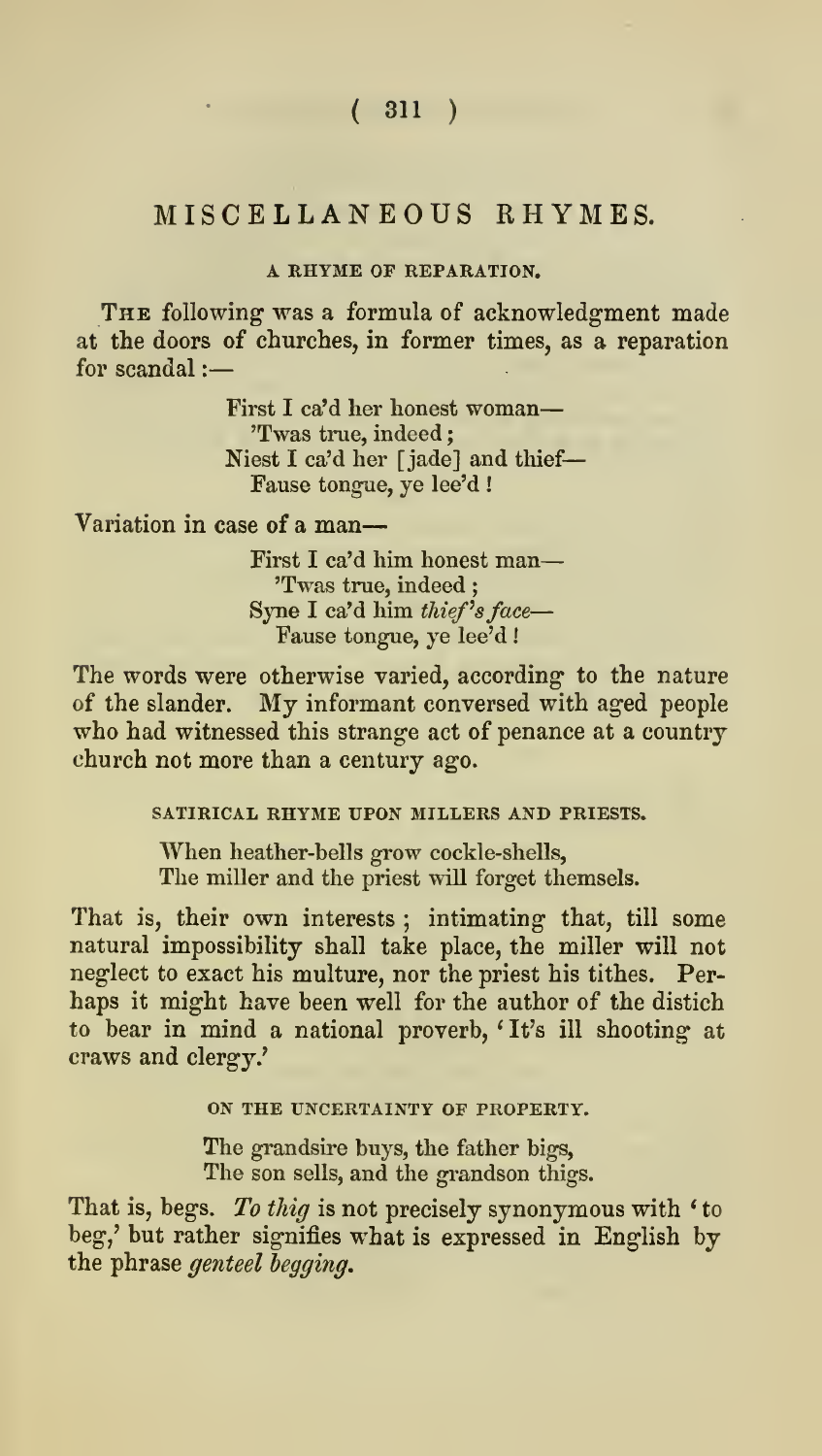#### A JACOBITE RHY3IE.

#### TUNE-The Birks of Abergeldy.

Some say the deil's dead, the deil's dead, the deil's dead ; Some say the deil's dead, and buried in Kirkcaldy ! Some say he's risen again, he's risen again, he's risen again ; Some say he's risen again, and danced the Highland laddie !

' Sir Walter Scott, when the exciting news burst upon Europe that Bonaparte had miraculously escaped from Elba, and was marching on Paris in great force, began a letter to a friend with this snatch of song.'—Tait's Magazine.

#### WALLACE.

Wallace wight, upon a night, Coost in a stack o' here, And ere the morn, at fair daylight, He drackit draff his mear.

Leyden, in the notes to the Complaynt of Scotland, speaks of rhyming distichs on Wallace, some serious, and some ludicrous. He cites the above as <sup>a</sup> specimen, with <sup>a</sup> diffe rent reading of the last line—

#### ' 'Twas a' draff to liis mare.'

The following lines are said to have been often repeated by Wallace to his followers for their encouragement :-

> ' Dico tibi verum, libertas optima rerum, Nunquam servili sub nexu vivito, fili.'

#### SIR JAMES DOUGLAS.

Of Sir James Douglas, the good knight whom King Robert intrusted with the carrying of his heart to Jeru salem—who is reckoned to have been in battles and en counters against the English fifty-seven times, against the Saracens and other infidels thirteen times, always victorious -Hume, the historian of the family, quotes the judgment of his own times, in the form of ' an old verse, rude indeed, yet such as beareth witness of his true magnanimity and invincible mind in either fortune, good or bad

> Good Sir James Douglas,<br>Who wise, wight, and worthy was,<br>Was never over glad for no winning, Nor yet over sad for no tining :

1 Will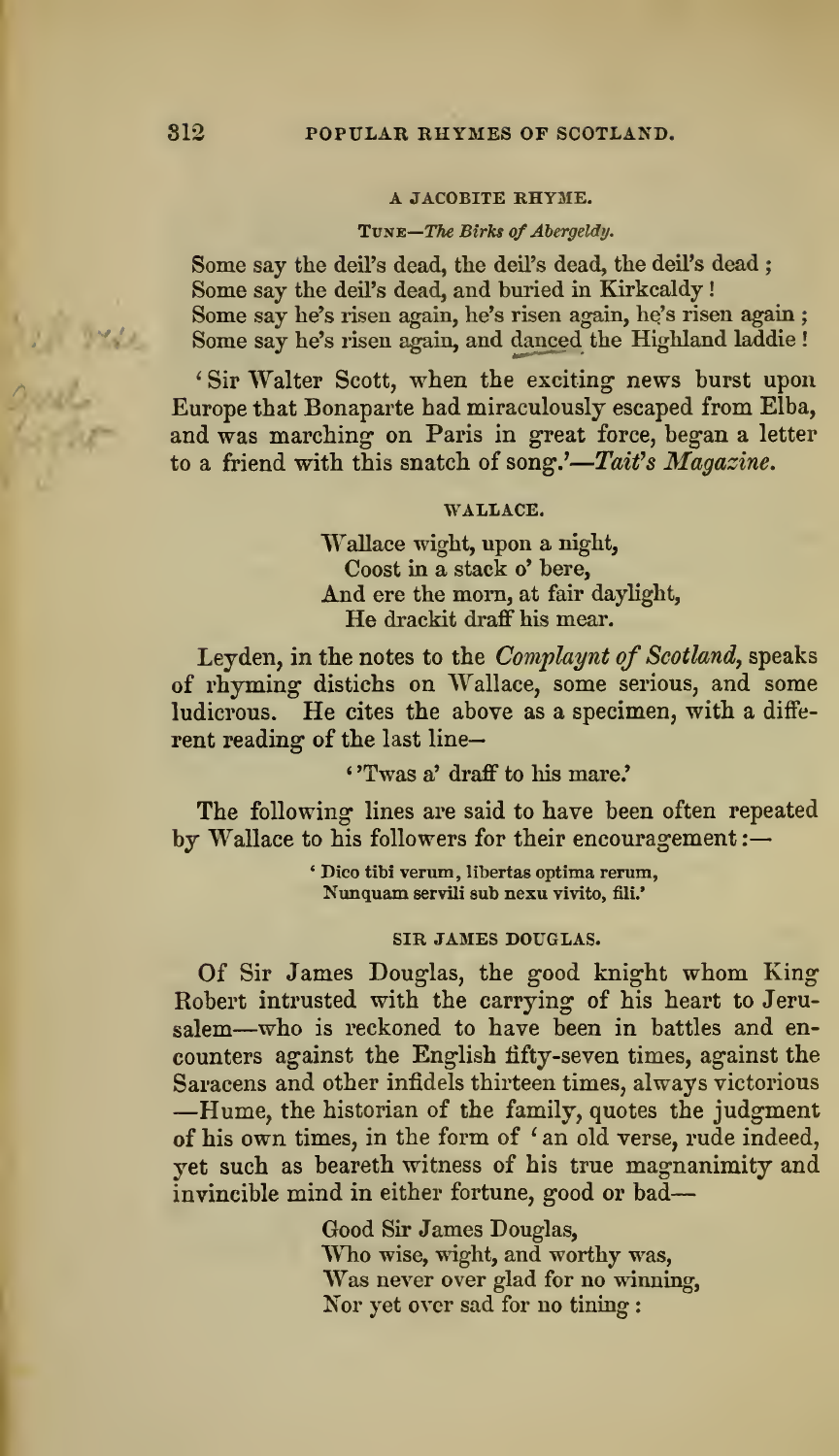## Good fortune and evil chance He weighed both ia one balance.'

### CARDINAL BEATON.

A rhyme long- localised at St Andrews seems to bear reference to the tragical end of this historical personage

> Marry, maidens, marry, maidens ! Marry, maidens, now: For sticket is your cardinal, And sauted like a sow !

The meaning is obvious enough, though it is difficult to conceive of a man of such high ecclesiastical and political rank, even in that age, that he should have been justly liable to one-fourth of the obloquy heaped upon him by popular report, of which our history on this point seems to be little better than a transcript. It is a fact that the body of the cardinal was preserved in salt by the conspirators, during the time they held out the castle against the go vernment forces.

#### SONG OF AN OLD WOMAN AT HER WHEEL.

My wheelie goes round,<br>My wheelie goes sound,<br>And my wheelie she casts the band ; It's no the wheelie that has the wyte,\* It's my uncanny  $\dagger$  hand.

#### ANTI-JACOBITE RHYMES.

Saw ye Eppie Marly, honey. The woman that sells the barley, honey ? She's lost her pocket and a' her money, Wi' following Jacobite Charlie, honey.

Eppie Marly's turned sae fine. She'll no gang out to herd the swine, But lies in her bed till eight or nine. And winna come down the stairs to dine.

The king o' France he ran a race, Out owre the hills o' Styria; His auldest son did follow him. Upon agood gray mearie-a.

\* Blame.

+ Awkward.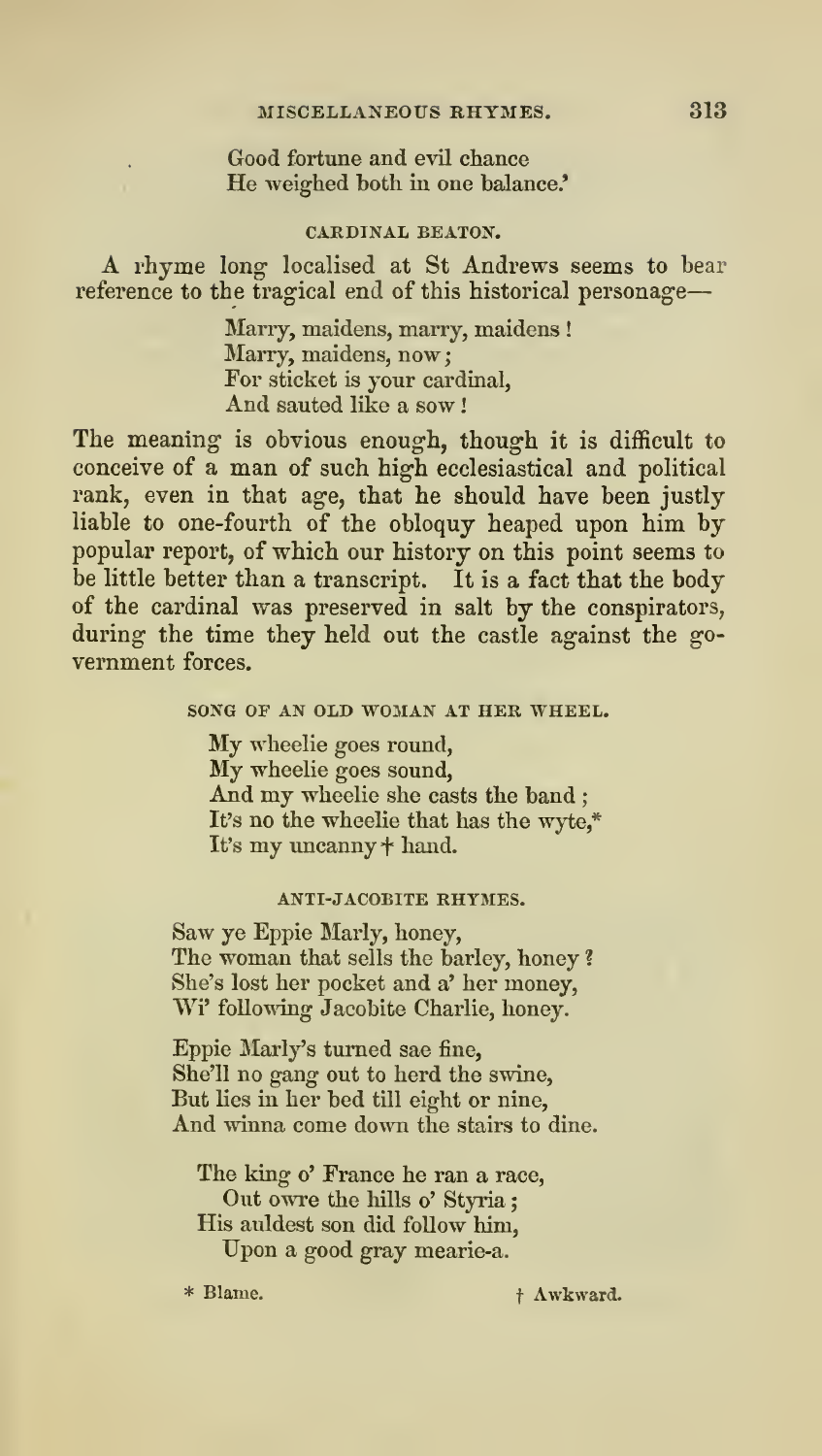## And they rade east, and they rade west, And they rade far and nearie-a ; Until they came to Sherra-muir, Then they dang them tapseltearie-a!

The cat has kittled in Charlie's wig, The cat has kittled in Charlie's wig! There's ane o' them living, and twa o' them dead; The cat has kittled in Charlie's wig

#### THE TOWER OF BABEL.

Seven mile sank, and seven mile fell Seven mile's stanning yet, and evermair will.

#### HIPS AND HAWS.

Hips and haws are very good meat, But bread and butter is better to eat.

# DIFFERENT KINDS OF MILK.

Sweet milk, sour milk, Thick milk, thin: Biased milk, bladded milk. Milk new come in Milk milket aff milk. Milk in a pigg,\* New-calved kye's milk. Sour kirnie whig.

### RHYME ON THE LAIRD OF PITTARRO.

'The Earl of Southesk—better known in Mearnshire as Sir James Carnegie of Pittarro—was an expert swordsman, and vulgar fame attributed his skill in this and other sciences to the gift of supernatural power. In the tradition of Mearnshire, he is said to have studied the Hack art at Padua, a place once famed for its seminaries of magic. The devil himself was the instructor, and he annually claimed, as the reward of his tuition, the person of a pupil at dismiss ing the class. To give all a fair chance of escape, he ranged them up in a line within the school, when, on a given signal, all rushed to the door—he who was last in getting out being the devoted victim. On one of these occasions. Sir James Carnegie was the last ; but having invoked the devil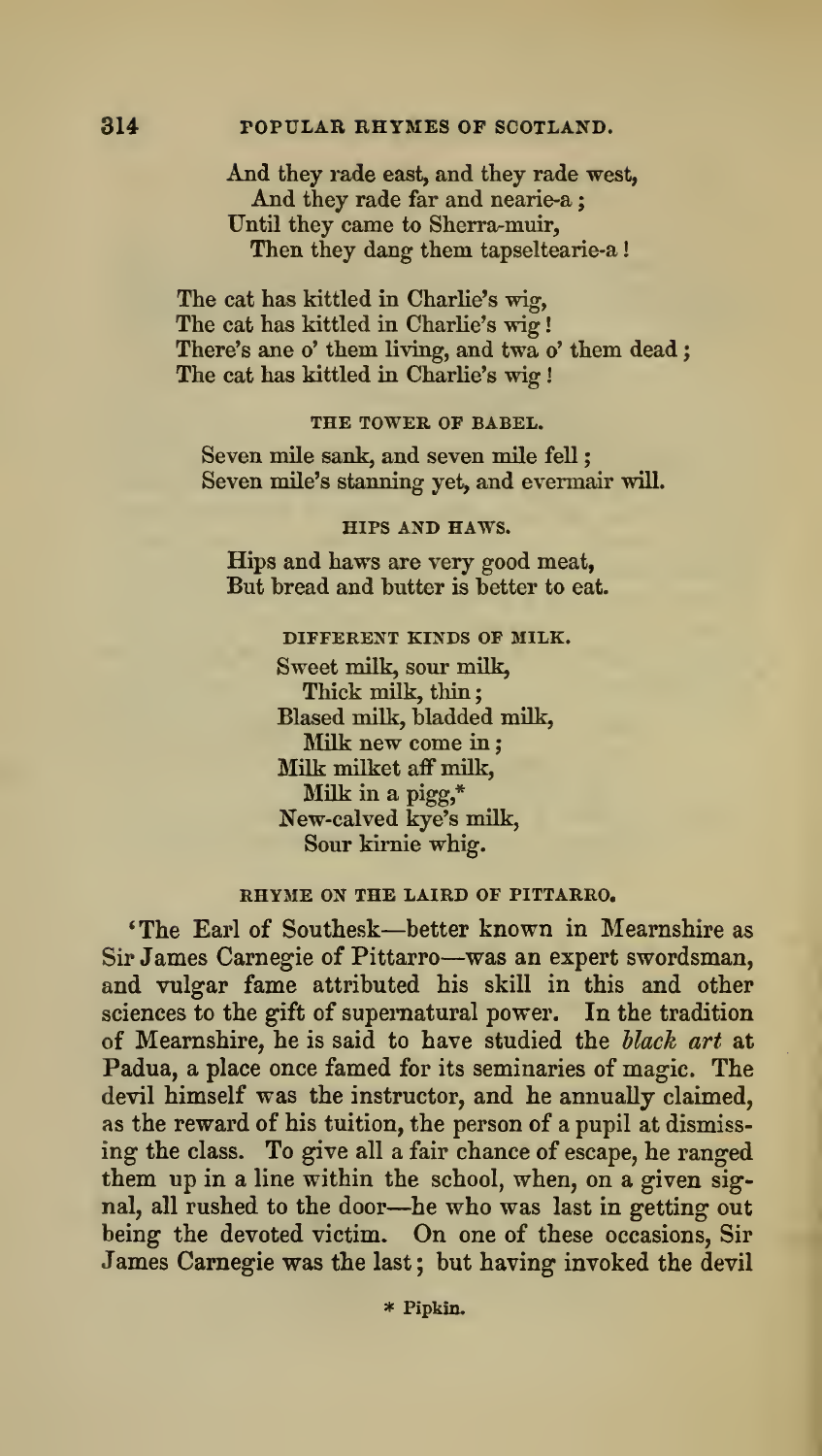to take his shadow instead of himself,  $it$  being the object last behind, the devil was caught by the ruse, and was content to seize the shadow instead of the substance. It was after wards remarked that Sir James never had a shadow, and that he usually walked in the shade to hide this defect. Sir James is also remembered as a griping oppressor of the poor, which gave rise to the following lines, and occasion to his enemies secretly to injure his property :

> The Laird of Pittarro, his heart was sae narrow, He wadna let the kaes\* pike his corn stack; But by there came knaves, and pikit up thraives, And what said the Laird of Pittarro to that !' Note to Lamont's Diary, sub. 1660.

### THE AULD man's KYE.

There was an auld man stood on a stane, Awa' i' the craft, his leefu' lane, And cried on his bonny sleek kye to come hame. \* Eatty my mailly, and Kitty her mother, Kitty my doo, and Kitty Billswither, Eanglety, Spanglety, Crook, and Cowdry ! And these were the names o' the auld man's kye.<sup>+</sup>

#### SINGULAR GRACE.

God bless King William and Queen Mary, Lord Strathmore and the Earl o' Airly, The Laird o' Banff and Little Charlie.

It is said that at a meeting- in Stirling- Castle of some of the principal leaders of the Jacobite faction, an awkward dispute arose, when dinner was on the table, as to who should say grace. The person who sat at the head of the table pitched upon his next neighbour, who, in his turn, deputed the honour to him who sat next again: and so on, till every one present declined the office. In this dilemma the Earl of Airly arose, and signified to the company that he was sure that his footman was competent for the task. The man was accordingly called, and ordered to ask a blessing, when, as if to confound all party-spirit in their breasts, he produced this poetical and most liberal benediction, which was highly applauded by all present.

\* The rooks. <sup>t</sup> M'Taggart's Gallovidian Encyclopasdia.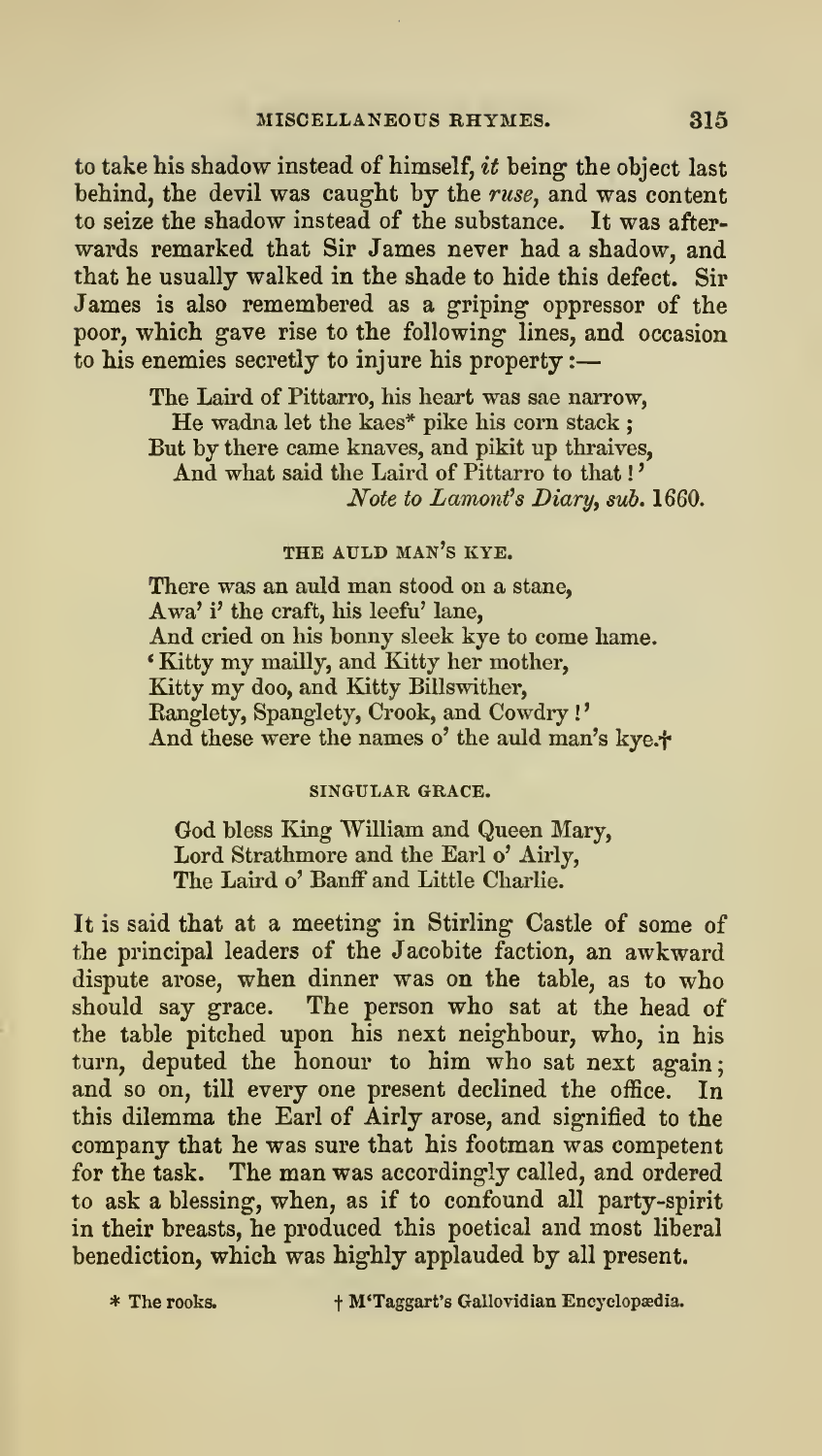Another account represents the man as pronouncing a prose benediction—' Bless these benefits, and a' them who are to eat them: keep them frae choking, worrying, or over-eating- themselves : and whatever their hearts covet, let their hands trail to them !

### CHRISTMAS AND EASTER.

When Yule comes, dule comes,<br>Cauld feet and legs ; When Pasche comes, grace comes, Butter, milk, and eggs.

#### ON THE DAYS OF THE WEEK.

This is siller Saturday,<br>The morn's the resting-day; Monanday up and till't again,<br>And Tyesday push away.

 $-A$  favourite rhyme amongst the wives of the working-men in the west.

They that wash on Monanday, Hae a' the week to dry; They that wash on Tyesday, Are no far by.

They that wash on Wednesday, Are no sair to mean ;\* They that wash on Thursday, May get their claes clean.

They that wash on Friday, Hae gay meikle need ; They that wash on Saturday, Are dirty daws indeed.

# CHARACTERS AT CROSSFORD, LANARKSHIRE.

Some sixty or seventy years ago, Crossford was a little quiet place; but it had its *characters*. The following seems to have been an attempt to give the characteristic answer of each of the villagers, on one of them making a trite remark :

> \* It's <sup>a</sup> trying time,' quo' Wee Willie ; <sup>&</sup>lt; It'll turn better,' quo' Meg ;

> > \* Are well enough off.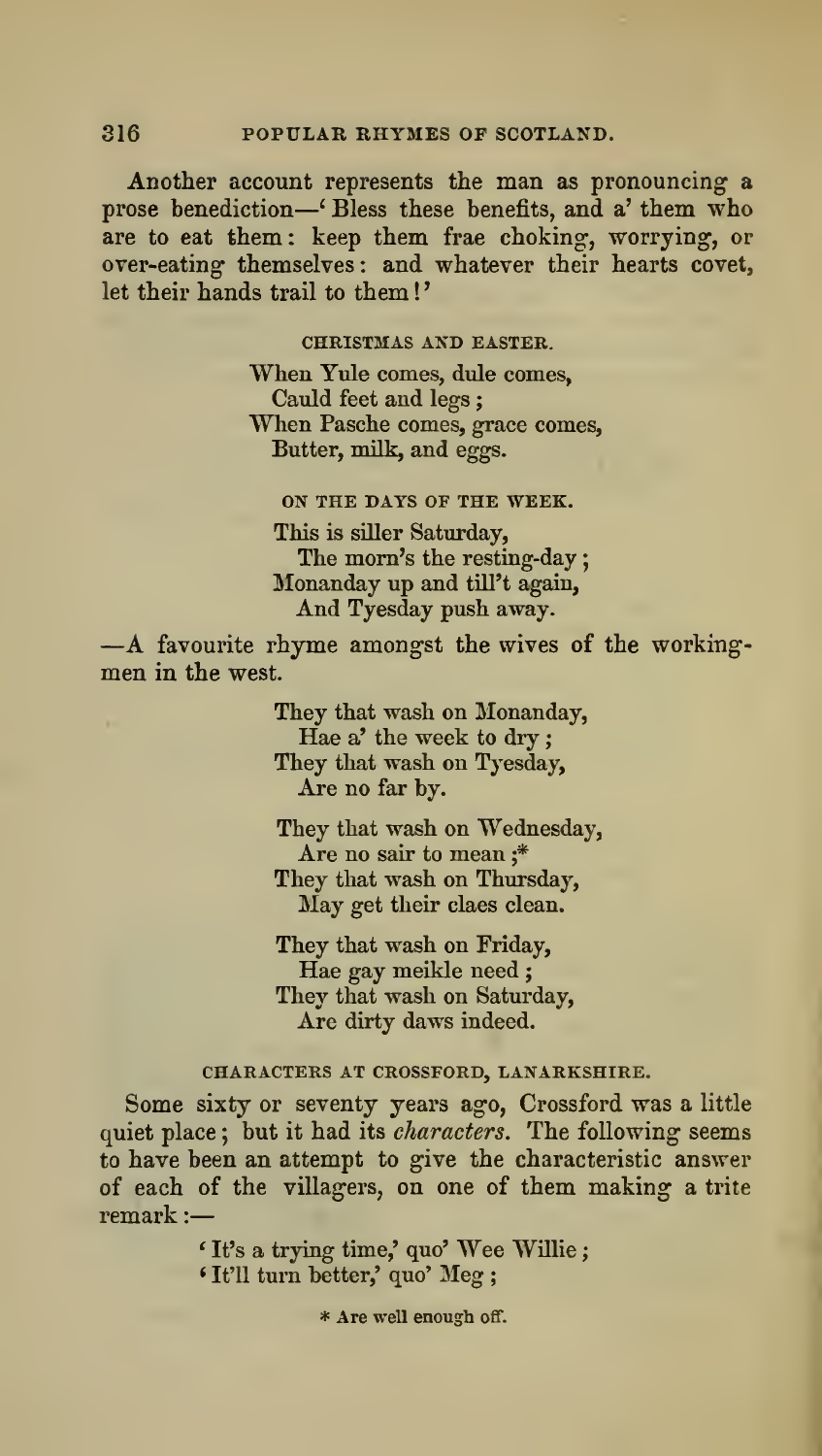\* Treggs is't,' quo' Geordie Carwell ' Swat-a-day, aye,' quo' Nelly Paton ; \* Put it i' your pouch,' quo' Micliael \* We can fenn,' quo' Tammas Clarkson ; \* Troutha,' quo' Betty ; 'Go to your grandfather,' quo' Davie Carwell ; ' See, nae,' quo' the smith ; ' There it is,' quo' Peggy Miller ; 'Loash-on-a-me,' quo' Tam Stewart; ' We'll hae a smack,' quo' Jamie Hamilton ; ' That's a truth,' quo' Betty Proutree ; \* It canna keep back the ice,' quo' WuU Tamson ; \* Ha-ha-hae,' quo' Back ; \* We'll change our breeks,' quo' Crutchie Bobin ; \* Can ye take parritch ?' quo' WuU Watson ; ' Kiushens, aye,' quo' the Laird ; \* Fineless, fineless,' quo' Aunty Matty ; \* Chap away,' quo' Watty.

THE covenanter's GRACE.

Some hae meat that canna eat. And some wad eat that want it; But we hae meat, and we can eat, For which the Lord be thankit

When Burns dined with the Earl of Selkirk, at St Mary's Isle, he repeated these lines, which have been generally considered as his own. In reality, he must have only given them from memory, for a correspondent remembers their being popular in the south-western province of Scotland before the days of Burns. They were always called the Covenanter's Grace.

### COUNTING OF YARN.

Prior to the use of the yarn winnle blades, women counted the thread produced on their spinning-wheels by winding it between their left hand and elbow, saying, as the process went on

> But the crib, and ben the crib, And down the crib raw Thou's ane, and thou's nane, And thou's ane a' out. Thou's twa, and thou's nane, And thou's twa a' out, &c. (On to a score.)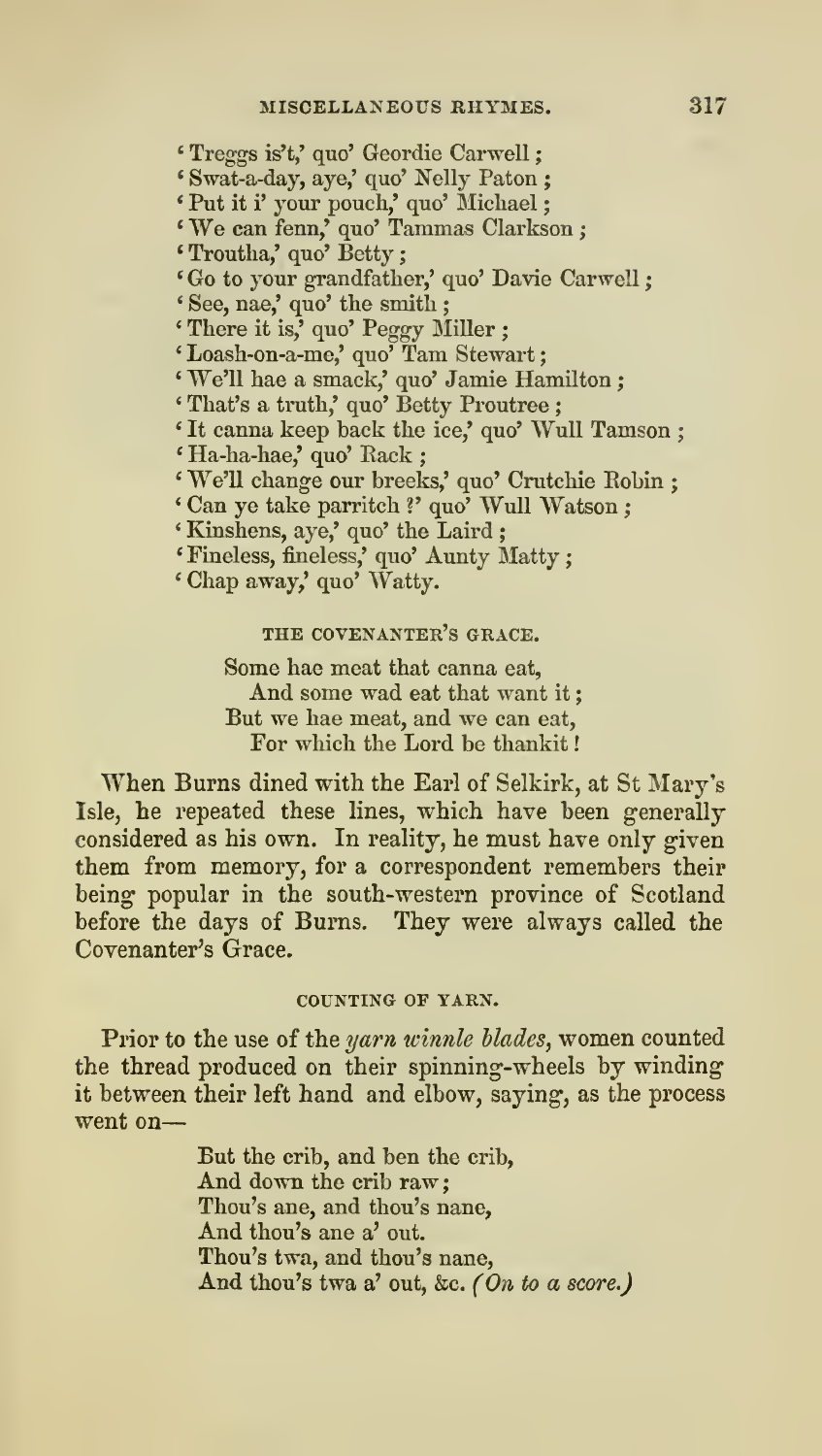### ST BARCHAN'S DAY.

Barchan's bright, The shortest day, and the langest night.

This is a saying at Kilbarchan, in Renfrewshire, pro bably the original seat of this saint, who, however, has a fame limited to Scotland only, as we do not find him in several approved catalogues. His day is still celebrated at Kilbarchan by a fair, held on the 1st of December, old style (13th December, new style). This rustic festival is alluded to in the Laird of Beltrees' poem on the life and death of the famous piper of Kilbarchan, Habbie Simpson

> Sae kindly to his neighbours niest, At Beltane and St Barchan's feast, He blew and then held up his breist, As he were wead; But now we needna him arreist. For now he's deid !

It must be remarked that the above rhyme on Barchan's day is probably a copy of an English one given by Ray, with respect to Barnabas's day (June 11), to which the term bright is certainly much more appropriate-

> ' Bamaby Bright, The langest day, and the shortest night.'

### AN IMPERTINENT QUESTION ANSWERED.

<sup>I</sup> met a man wha speer'd at me, ' Grow there berries in the sea V I answered him by speering again, ' Is there skate on Clochnaben ?

Clochnaben, as stated before, is a hill in Aberdeenshire. There is an English version of this piece of rustic wit

> A man in the wilderness asked me, ' How many strawberries grow in the sea ? I answered him, as I thought good, • As many red herrings as grow in the wood.'

# TAUNT FOR SILLY BOASTERS.

Poor haiverel Will, and lang-skinned Jock, They think themselves twa clever folk ; They wad fecht a clocking-hen and birds, They wad kill a man, an gi'e them swords.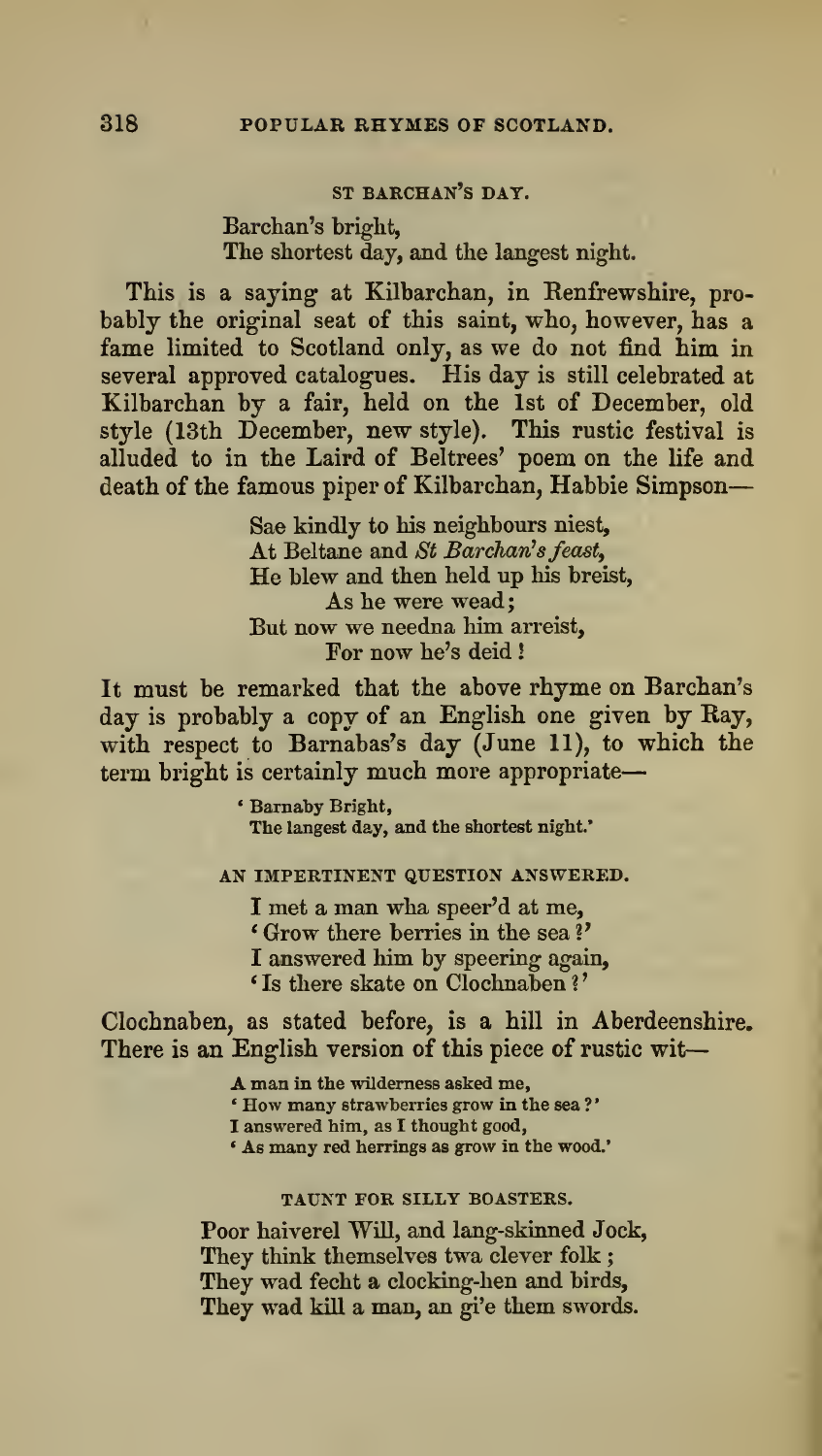# DIFFERENT KINDS OF MALT LIQUOR.

## There's first guid ale, and syne guid ale, And second ale, and some, Hink-skink, and ploughman's drink, And scour-the-gate, and trim.

#### DESCRIPTION OF AN EXECUTION IN EDINBURGH.

The boys of our northern capital had a rhyme upon this subject, which describes every particular, even to the streets embraced by the sad procession, with emphatic brevity

> Up the Lawnmarket, Down the West Bow: Up the lang ladder, Down the little tow.

## REBUS ON FOUR GENERATIONS.

Rise, daughter, and go to your daughter,

 $-\prime$  In our abridged and septuagesimal ages, it is very rare, and deserves a distich, to behold the fourth generation. Mater ait natæ, die natæ filia,  $\&c. -Brown's$  Vulgar Errors.

#### LANARKSHIRE RHYME ON MARRIAGE.

Set a lass on Tintock tap, Gin she ha'e the penny siller. The wind will blaw a man till her ; But gin she want the penny siller, There'll ne'er a ane be evened till her !

#### LANARKSHIRE RHYME ON ILL-GOT WEALTH.

Gair-gathered siller Will no haud thegither; The heir will be careless. His wife mibly waur ; Their weans will be fearless, And fa' in the glaur.

#### PREPARATIONS FOR TRAVELLING.

There's muckle ado when muirland folk ride---<br>Boots, and spurs, and a' to provide !

 $-A$  Peeblesshire proverbial expression, used jocularly when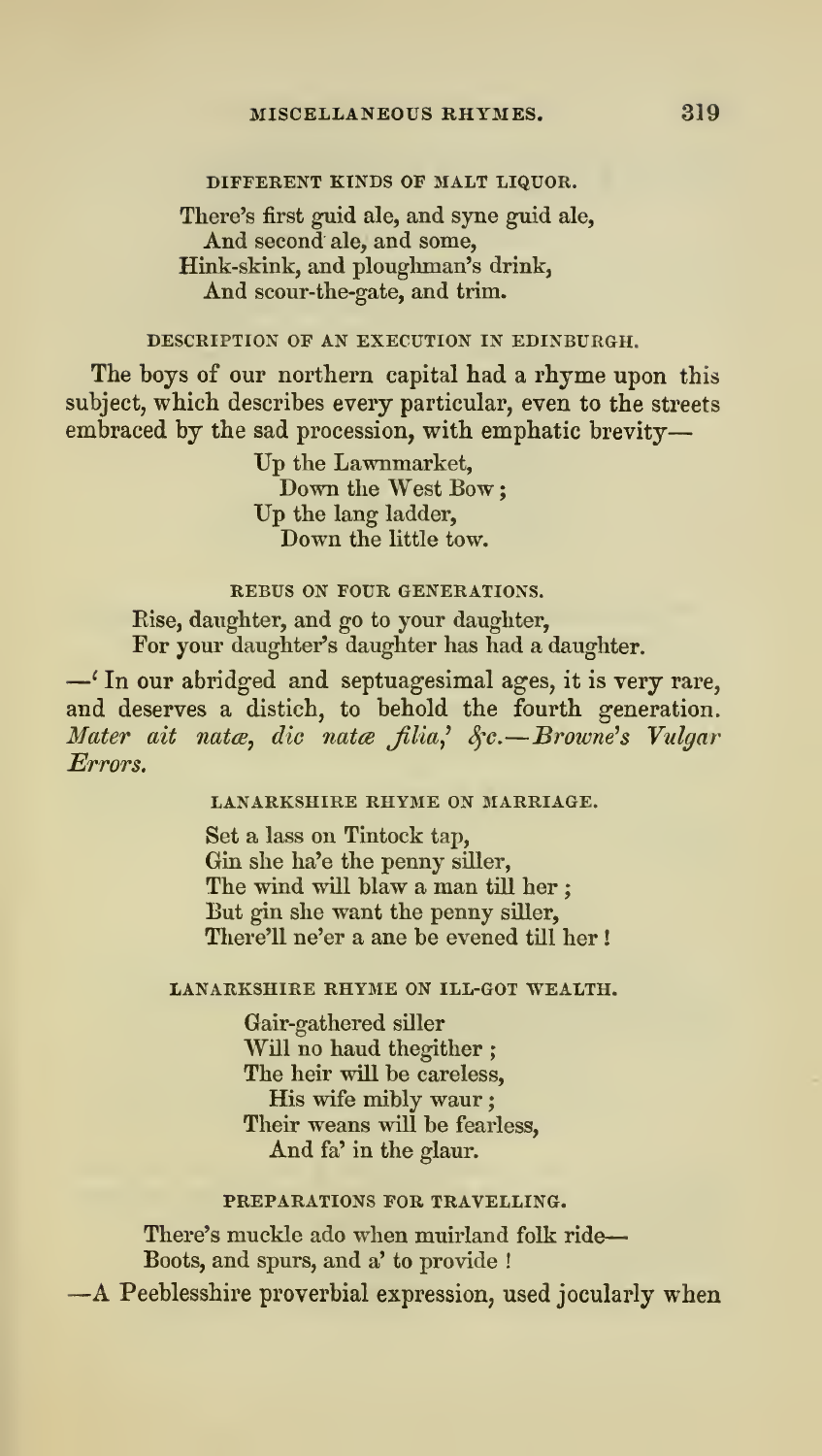any of the family is bustling about, making preparations for leaving home.

### RHYME ON ST ANDREWS FAIR.

That at auld St Andrews fair, A' the souters maun be there A' the souters, and souters' seed, And a' them that birse the thread; Souters out o' Mar, Souters twice as far, Souters out o' Gorty, Souters five-and-forty, Souters out o' Peterhead, Wi' deil a tooth in a' their head, Eiving at the auld bend leather, &c.

#### BOOK INSCRIPTIONS.

Boys at school, who have no great aptitude for arithmetic, thus express their feelings on the subject

> Multiplication is a vexation. Division is as bad ; The Rule of Three it vexes me. And Fractions put me mad.

It is customary for youngsters at school to scribble their names under the boards of their books, in the following fashion :-

> James Paterson, his book And if it happen for to tine,\* This writ will show that it is mine.

The editor has seen this couplet on an old Bible, in a handwriting of the early part of the seventeenth century. Another favourite book inscription is

> [Andrew Thomson] is my name, Scotland is my nation; [Dunfennline] ismy dwelling-place, <sup>A</sup> pleasant habitation.

A third, of very awful import, is here given as copied from the blank page of a manuscript book of accounts, which belonged to Hew Love, portioner of John's Hill, Renfrewshire, between 1661 and 1665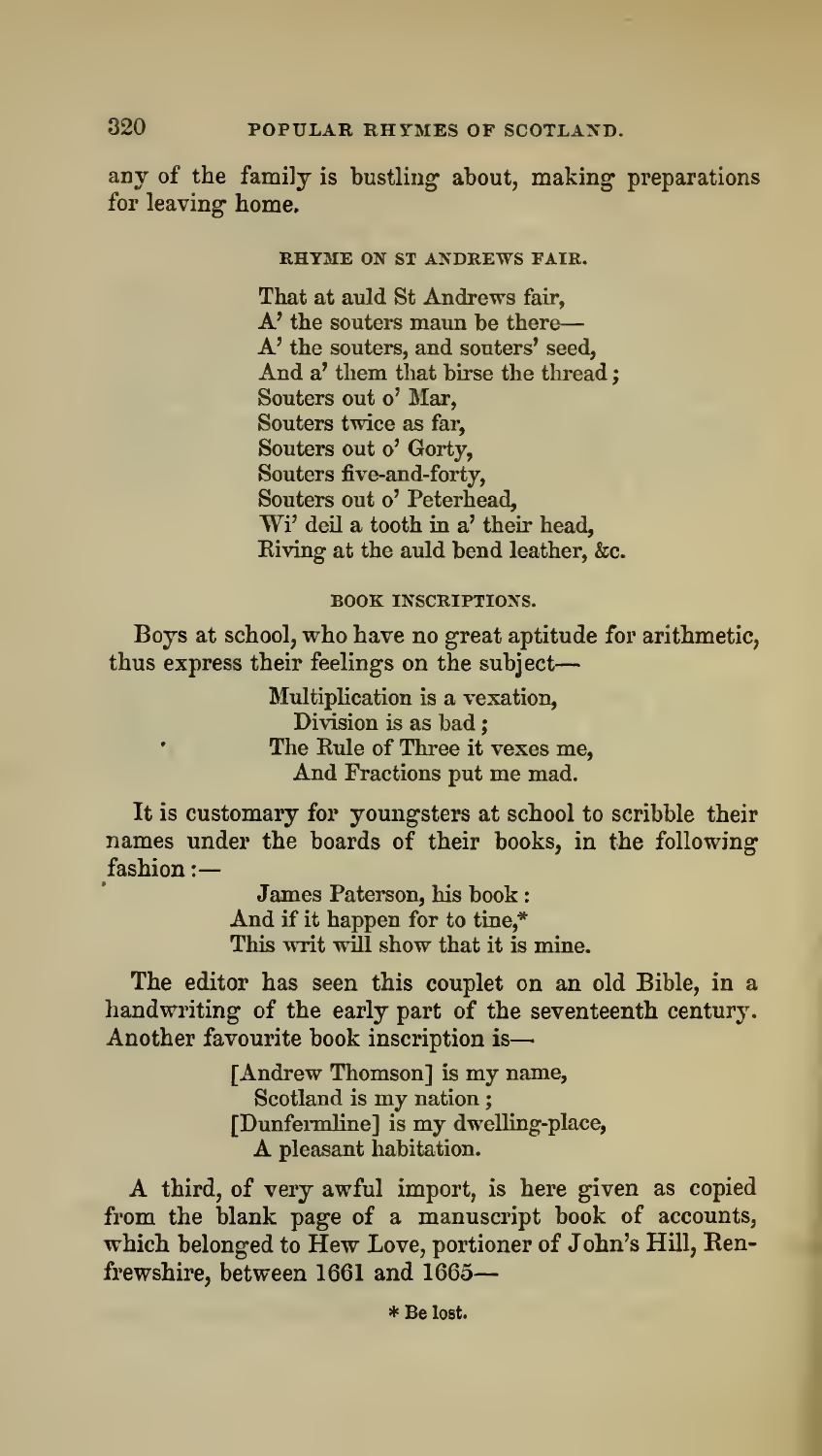\* This beuk is mine, and if ye steal it away, When our Lord sall come and say, Whare is the beuk ye staw away?'

The following inscription appears on a book of receipts which belonged to the lady of Sir David Threipland of Fingask, a noted partisan of the Stuart family :-

> ' This book is mine, if ye wolld know. And letters two <sup>I</sup> will you show : The first is K, ane letter bright, The other S in all men's sight: If ye can joyn them cunninly, To know my name ye may then try But if ye chance to spell amiss, Looke down be loe, and ther it is.

> > Kattrin Smyth. Begowne the first of June, 1692.'

Lady Threipland was the only child of Smith of Burnhill, near Perth. Her reception of 'James VIII.' at Fingask Castle, on his way from Peterhead, where he had landed, to Perth, January 7, 1716, is remembered in many snatches of old songs still popular in the Carse of Gowrie : such as

> ' When our guid king came to the Carse, To see Sir David's lady, There was a cod dressed up wi' sauce. Took a hunder pounds to make it ready.\*

A FORFARSHIRE EXECRATION.

Deil ride to Turin on ye, For a lade o' sclates !

This may have originated in the circumstance of the church of St Vigean's, Arbroath, having been covered with slates, which the poor people thereabouts are said to have been compelled by their spiritual superiors to bring upon their backs from the distant quarry of Turin, near Forfar.

CONSOLATION.

As I gaed owre by Glenap, <sup>I</sup> met wi' an aged woman ; She bade me cheer up my heart. For the best o' my days were coming ! Glenap is an out-of-the-world vale amidst the wilds form-VOL. VII. u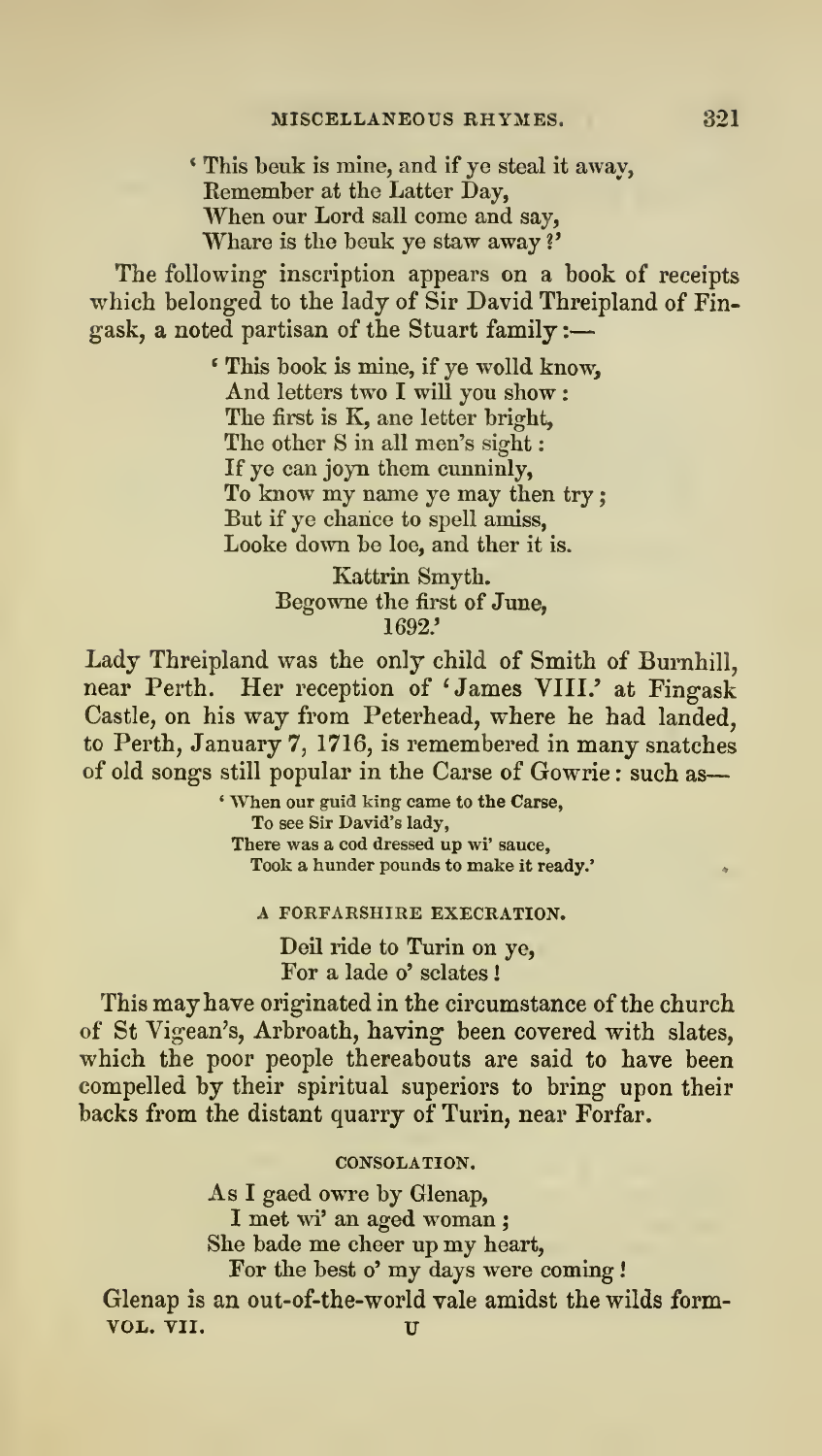ing the confines of Ayrshire and Wigtonshire. Mr Lockhart says that the apothegm was a favourite with Burns.

#### TOBACCO.

Tobacco and tobacco reek, When I am weel, they make me sick; Tobacco and tobacco reek, They make me weel when <sup>I</sup> am sick.

#### FORTUNE.

Fortune will be fortune still, Let the weather blaw as it will : For the laddie has his leave, and the lassie has her ring, And there's mony a merry heart 'neath a mourning string.

### ox THE ARMORIAL BEARINGS OF THE CITY OF GLASGOW.

This is the tree that never grew, This is the bird that never flew: This is the bell that never rang, And this the fish that never swam.

## THE DUKE OF HAMILTON'S TITLES.

Duke Hamilton and Brandon, Earl Chatelerault and Arran, The Laird o' Peneil,<br>The Guidman o' Draffan.

-This is popular in Clydesdale. The gradation downwards is amusing, but is not unexampled in popular ideas as to our ancient nobility, for the Duke of Gordon was said to have for his title 'Guidman o' the Bog' (that is, the house of Bog-an-Gight); and the Earl of Morton was in like manner called 'Guidman o' Aberdour.' Draffan is Craignethan Castle, at one time the property of the Bastard of Arran, celebrated in Scottish history.

# JOHNIE ARMSTRONG'S FEE.

A terrier tyke, and a rusty key, Were Johnie Armstrong's Jeddart fee.

There is a story that a convicted moss-trooper of this name, being promised his pardon on condition of disclosingthe best safeguards to a house against his own fraternity, gave the above information as his ' fee ;' namely, that a small but vigilant dog within the house, and rusty locks, were the greatest impediments to the housebreaker.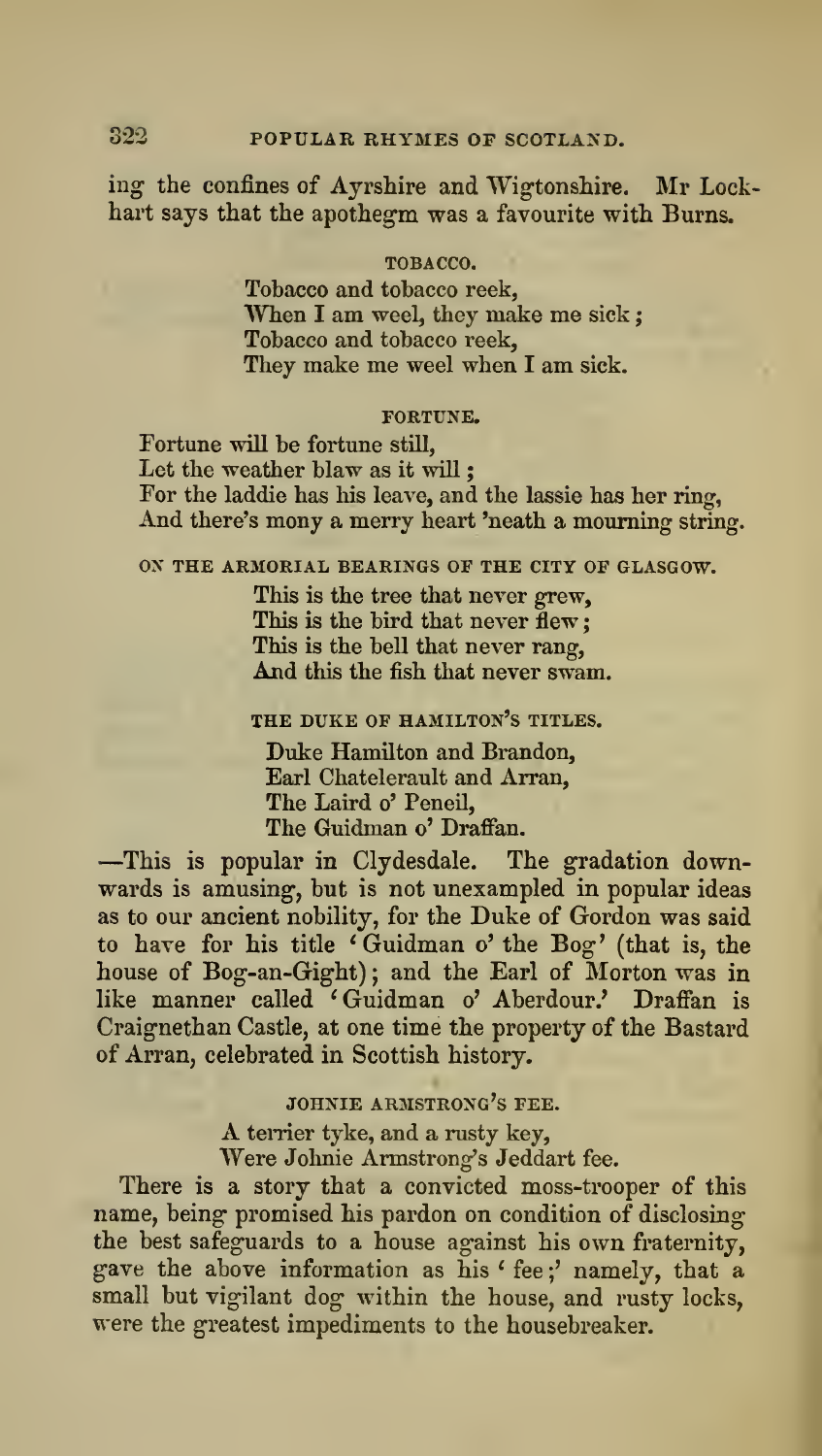# A DRUNKEN RANT.

Bum <sup>a</sup> leery bum, Bum <sup>a</sup> leery bum, The maut's aboon the meal the night, Wi' some, and wi' some.

## A SATIRE ON MATRIMONY.

Put your hand in the creel, And draw an adder or an eel.

My daughter's my daughter as lang's she's in life, But my son's but my son till he gets <sup>a</sup> wife.

> I never choose to lead,<br>But follow in the throng: And when I never sing at all, I never sing wrong.

#### ENIGMAS.

I sat wi' my love, and I drank wi' my love, And my love she gave me light; I'll give any man a pint o' wine, That'll read my riddle right.

-Solution : I sat in a chair made of my mistress's bones, drank out of her skull, and was lighted by a candle made of the substance of her body.

There stands a tree at our house-end, It's a' clad owre wi' leather bend ; It'll fecht a bull, it'U fecht a bear. It'll fecht <sup>a</sup> thousand men o' weir (war). —Death.

There was a man o' Adam's race. He had a certain dwalling-place; It was neither in heeven, earth, nor hell Tell me where this man did dwell !

—Jonah in the whale's belly.

Pease porridge hot, pease porridge cold, Pease porridge in a caup, nine days old : Tell me that in four letters.

-T, H, A, T.

There was a man made a thing. And he that made it did it bring; But he 'twas made for did not know Whether 'twas a thing or no. —A coffin.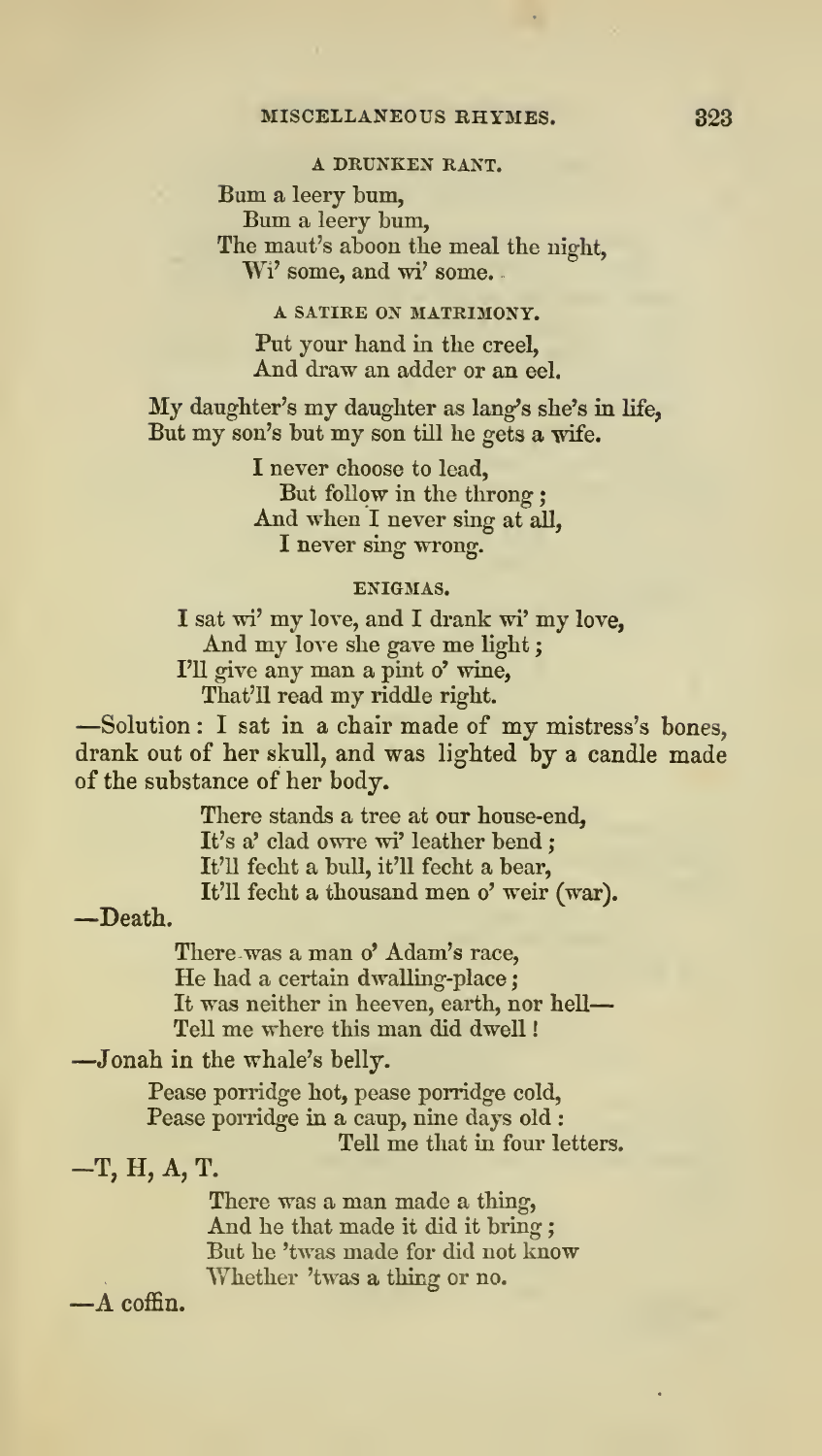Down in yon ha' I heard a cock craw,<br>
A dead man seeking a drink.<br>  $-(?)$ <br>
Mouthed like the mill-door, luggit like the cat;

Though ye guessed a' day, ye'd no guess that !

—A large broth-pot of the old construction.

Mouth o' horn, and beard o' leather ;

Ye'll no guess that though ye were hanged in <sup>a</sup> tether. —<sup>A</sup> cock.

Bonny Kitty Brannie, she stands at the wa', Gi'e her little, gi'e her muckle, she licks up a' Gi'e her stanes, she'll eat them—but water, she'll dee; Come tell this bonny riddleum to me.<br>—The fire.

Hair without, and hair within, A' hair, and nae skin.<br>—A hair-rope. Down i' yon meadow

There sails a boat, And in that boat The king's son sat.

I'm aye telling ye, And ye're never kenning, Hoo they ca' the king's son,

In yon boat sailing.<br>
—A particular emphasis on the word ' $hoo$ ' denotes to the discerning that the name of the king's son is Hoo, or Hugh.

As <sup>I</sup> lookit owre my window at ten o'clock at night,

<sup>I</sup> saw the dead carrying the living. — <sup>A</sup> ship sailing.

As I gaed owre Bottle-brig, Bottle-brig brak Though ye guess a' day.

Ye winua guess that. —The ice. In Lanarkshire alone would this enigma have its full effect, the words Bottle-brig being liable to be confounded with Bothwell-Bridge, there popularly called Boddle Brig.

As I gaed to Falkland to a feast, I met wi' an ugly beast Ten tails, a hunder nails,  $\mathbf{A}$  and no a fit but ane.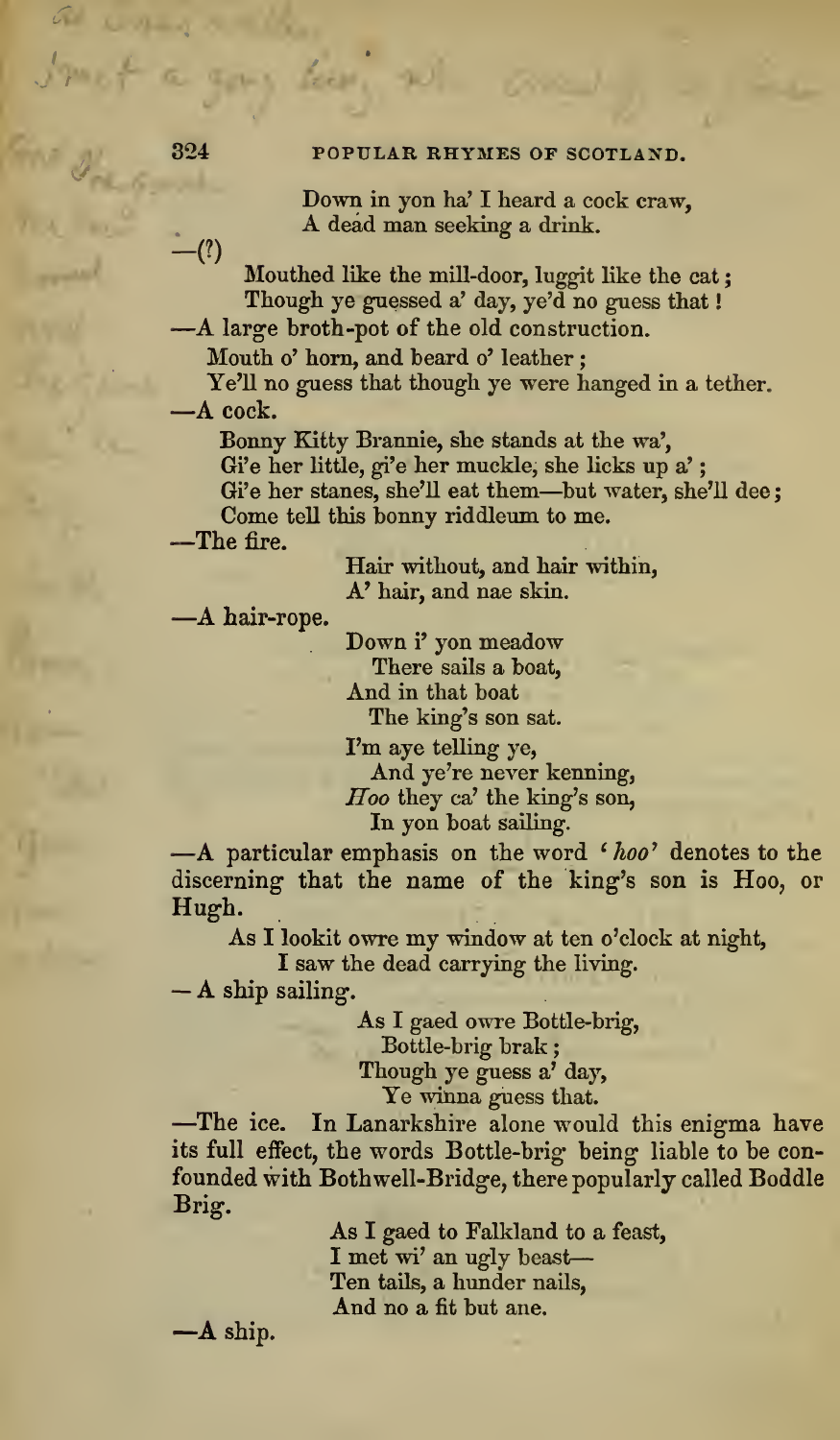I saw a peacock with a fiery tail.

I saw a blazing comet pour down hail,

I saw a cloud wrapt with ivy round,

I saw an oak creeping on the ground,

I saw a pismire swallow up a whale,

I saw the sea brimful of ale,

I saw a Venice glass fifteen feet deep,

I saw a well full of men's tears that weep,

I saw wet eyes all of a flaming fire,

<sup>I</sup> saw a horse bigger than the moon and higher,

I saw the sun even at midnight-

<sup>I</sup> saw the man who saw this dreadful sight.

The solution of this enigma is obtained by putting a stop after peacock, and transferring- all the commas at the ends of the lines to the middle of the next lines ensuing-.

> A beautiful lady in <sup>a</sup> garden was laid. Her beauty was fair as the sun. In one hour of her life she became a man's wife. And she died before she was born.

—Eve.

A priest, and <sup>a</sup> friar, and <sup>a</sup> silly auld man, Gaed to a pear-tree, where three pears hang.<br>Ilka ane took a pear--how many hang then?

-Two, the three persons being in reality one.

As <sup>I</sup> came o'er the tap o' Tripatraine, I met a drove o' Highland swine. Some o' em black, and some o' em brawnet. Some o' em yellow tappit Sic a drove o' Highland swine Never came o'er the tap o' Tripatraine. —<sup>A</sup> swarm of bees.

Lang man legless, Gaed to the door staffless ; Goodwife, take up your deuks and hens, For dogs and cats I carena.<br>-A worm.

Wee man o' leather Gaed through the heather. Through a rock, through a reel, Through an auld spinning-wheel; Through a sheep-shank bane ; Sic <sup>a</sup> man was never seen. —A beetle.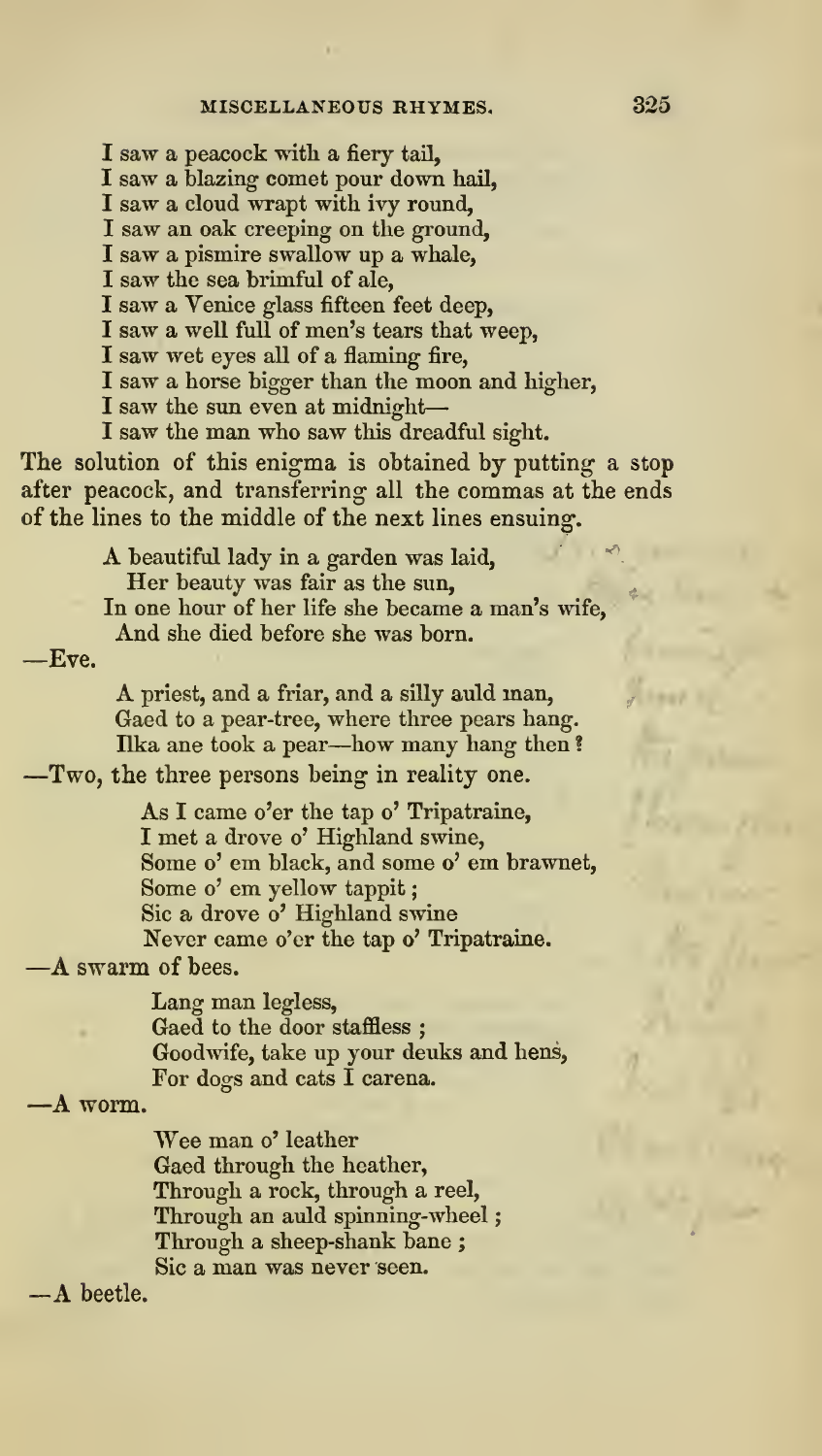The brown bull o' Baverton Gaed owre the hill o' Haverton, And dashed its head atween twa stanes,<br>And brought white milk hame.

-Corn sent to the mill and ground.

A ha'penny here, and <sup>a</sup> ha'penny there, Fourpence ha'penny and a ha'penny mair A ha'penny wat, and a ha'penny dry, Fournence ha'penny and a ha'penny forby; How much is that  $?$  —A shilling.

The robbers came to our house,<br>When we were  $a'$  in : The house lap out at the windows,<br>And we were a' ta'en.

### -Fish caught in a net.

There was a prophet on this earth, His age no man could tell; He was at his greatest height, Before ere Adam fell. His wives are very numerous. Yet he maintaineth none ; And at the day of reckoning He bids them all begone. He wears his boots when he should sleep, His spurs are ever new ; There's no a shoemaker on a' the earth. Can fit him for a shoe.<br> $- A \csc k$ .

Ha ! master above a master, Rise from your fortune Step to your shintilews-The gray cat o' grapus Is up the steps o' fundus Wi' montapus on her tail-If there come na help out o' founto-clear. We're gane, and a' that's here.

•

Explanation—Master of the whole house, rise from your bed ; step to your breeches ; the gray cat is up the stair with fire on her tail: if there comes not help out of the well, we are gone, and all that are here.